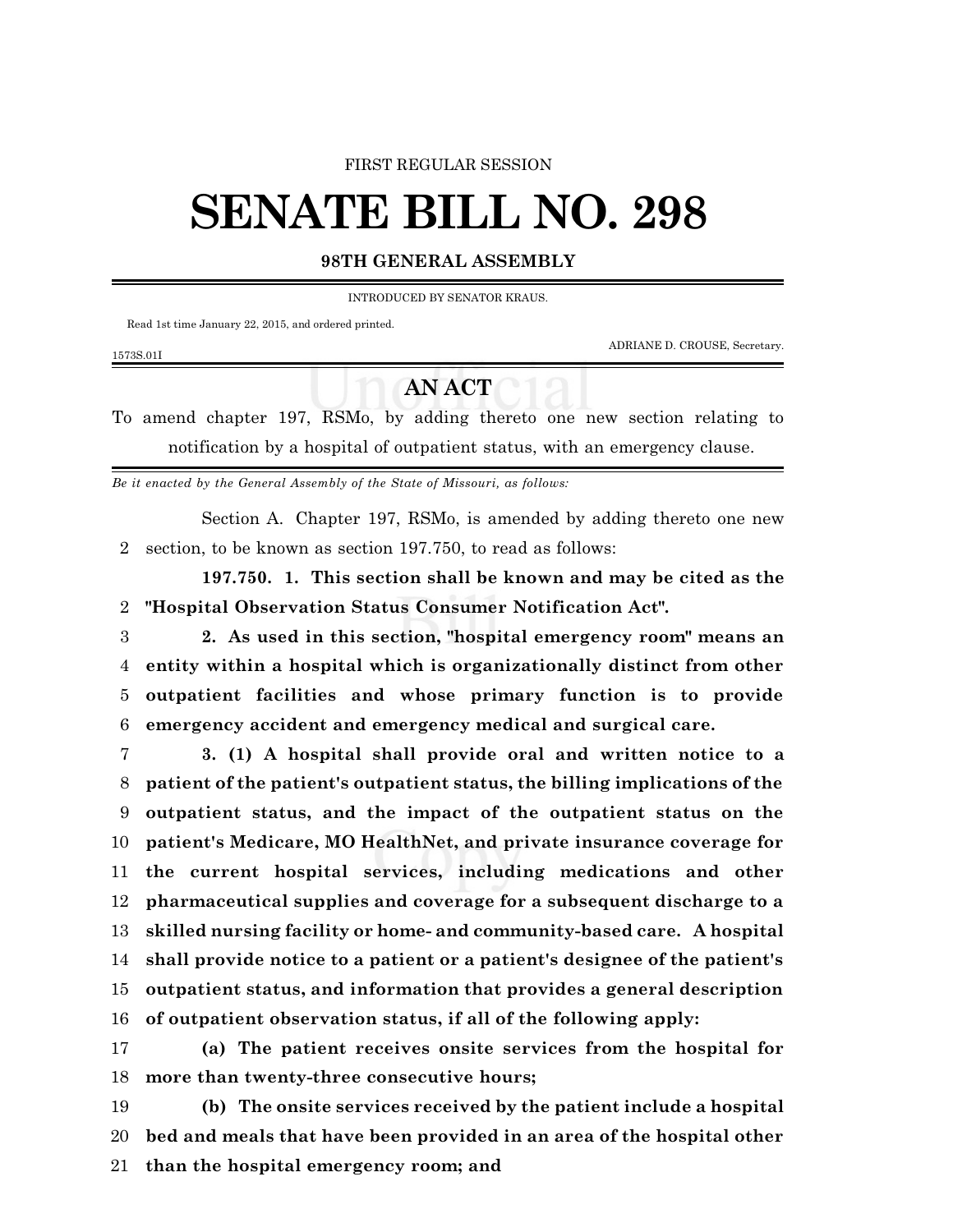**(c) The patient has not been formally admitted as an inpatient to the hospital.**

 **(2) The notice under subdivision (1) of this subsection shall include disclosure of the cost and ramification of the patient's status under subdivision (1) of this subsection and the patient's right of appeal in regard to outpatient status.**

 **(3) The written notice shall be signed and dated by the patient or the patient's legal representative to acknowledge receipt, and shall also be signed and dated by the staff person who communicates the patient's status.**

 **4. (1) A hospital shall provide training to each staff person that communicates outpatient status, billing implication of the outpatient status, and the impact of outpatient status on the patient's eligibility for Medicare so that a staff person is able to adequately respond to inquiries regarding the communication made by a patient and the patient's family.**

 **(2) A patient notice required under subdivision (1) of subsection 3 of this section shall include the following:**

 **"OUTPATIENT OBSERVATION STATUS MAY IMPACT COVERAGE DETERMINATIONS MADE BY THE FEDERAL MEDICARE PROGRAM OR THE PATIENT'S INSURANCE COMPANY FOR HOSPITAL OR POST HOSPITAL PAYMENTS.**

 **FINAL DECISIONS RELATED TO OUTPATIENT OBSERVATION STATUS MAY BE MADE AFTER A PATIENT IS NO LONGER A PATIENT AT THE HOSPITAL AND AFTER A PATIENT HAS RECEIVED HOSPITAL SERVICES OR OTHER SERVICES.**

 **A PATIENT SHOULD CONTACT MEDICARE, MO HEALTHNET, OR ANY OTHER INSURANCE PROVIDER IF THE PATIENT HAS SPECIFIC QUESTIONS ABOUT THE COVERAGE.".**

 **(3) A hospital shall provide information to a patient concerning outpatient status as follows:**

**(a) By written notice; and**

 **(b) By oral notice, which shall include a summary of the notice provided under paragraph (a) of this subdivision or, at the request of the patient, the actual notice provided under paragraph (a) of this subdivision.**

**5. If, during or after a patient receives a hospital service, a**